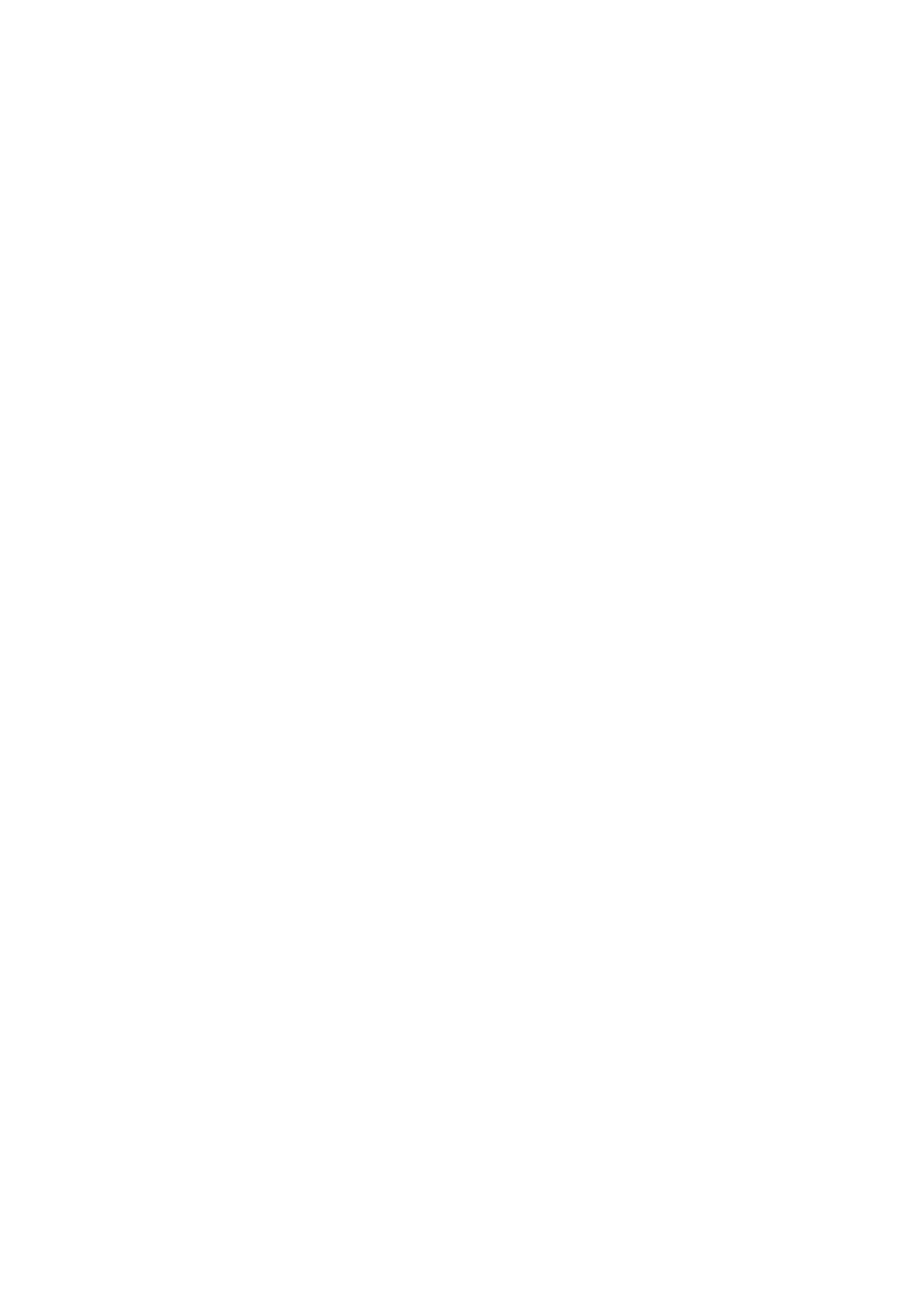

**Observations of the Government of the Netherlands** 

**on the merits**

# **of complaint No. 134/2016**

# **UNIVERSITY WOMEN OF EUROPE**

**v.**

# **The Netherlands**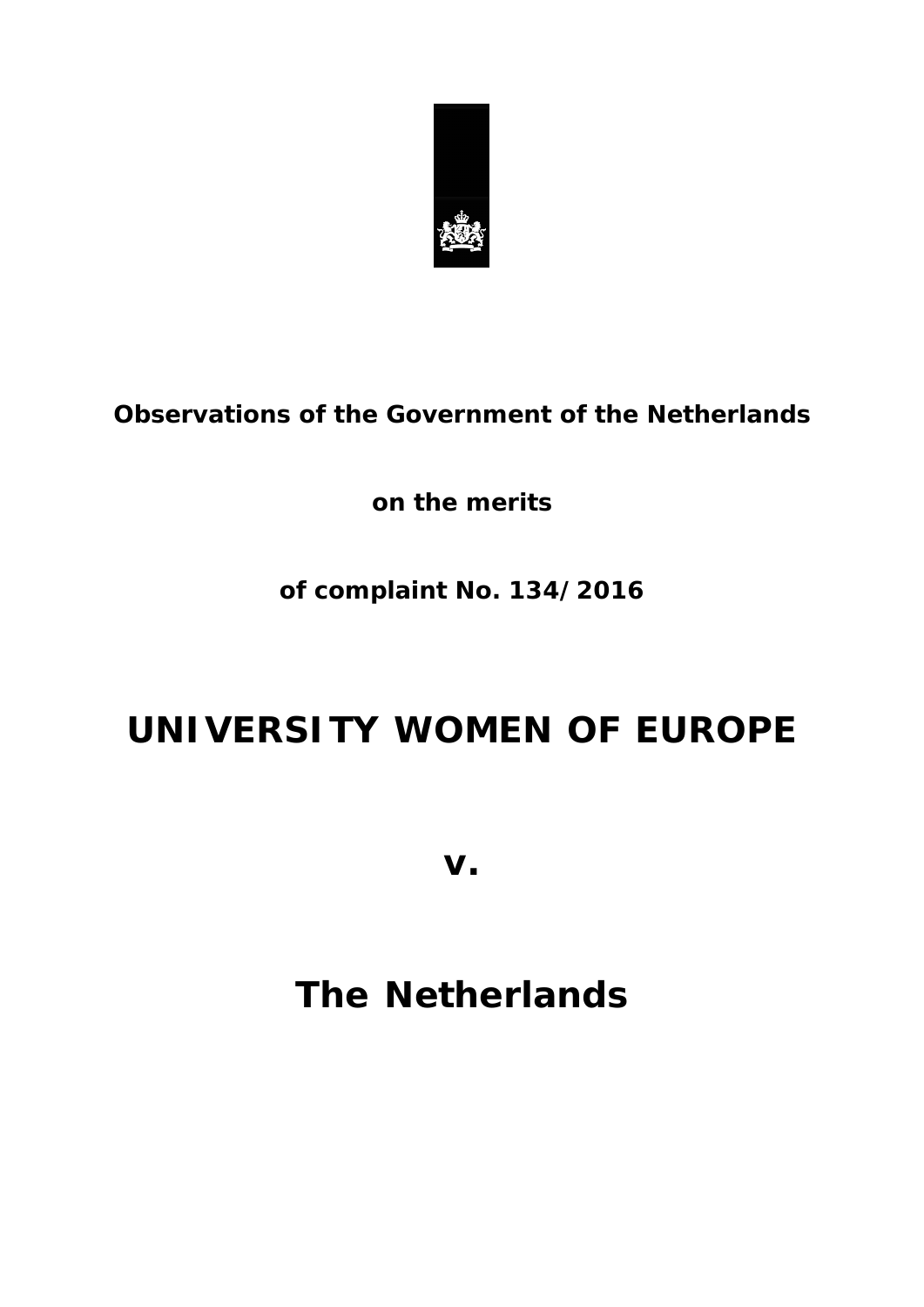# **Introduction**

- 1. By decision of 4 July 2017, the European Committee of Social Rights ('the Committee') declared admissible the complaint lodged by University Women of Europe ('UWE') on the basis of the 1995 Additional Protocol to the European Social Charter ('the Additional Protocol'), alleging a violation of the Revised Social Charter ('the Charter') by the Netherlands.
- 2. By letter of 24 July 2017, the Executive Secretary of the Committee forwarded the aforementioned decision to the Government, expressing the Committee's wish to receive the Government's observations on the merits of the complaint.
- 3. The complaint concerns the incompatibility of Dutch policy and practice regarding equal pay and equal opportunities for men and women with the following articles of the Charter:
	- article 1: the right to work;
	- article 4: the right to a fair remuneration;
	- article 20: the right to equal opportunities and equal treatment in matters of employment and occupation without discrimination on the grounds of sex;
	- article E: non-discrimination.
- 4. In the admissibility decision the Committee summarised the extensive complaint and condensed it into two points:
	- 1. With respect to the gender pay gap, the complaint alleges that existing legislation in the Netherlands is insufficiently enforced, rendering it ineffective.
	- 2. With respect to the small number of women in senior positions in the private sector, the complaint alleges that legislation is ineffective due to the absence of sanctions for businesses that do not meet the 30% norm.
- 5. In its observations the Government will explain why it is of the opinion that in Dutch law, policy and practice everything possible is done to achieve or at any rate to facilitate equal pay and equal treatment.

# **Merits of the complaint**

6. The Government will first discuss the gender pay gap, focusing particular attention on supervision of compliance with legislation and the measures for achieving equal pay in practice. The Government will then consider the second point in the complaint: the underrepresentation of women in senior positions in the private sector.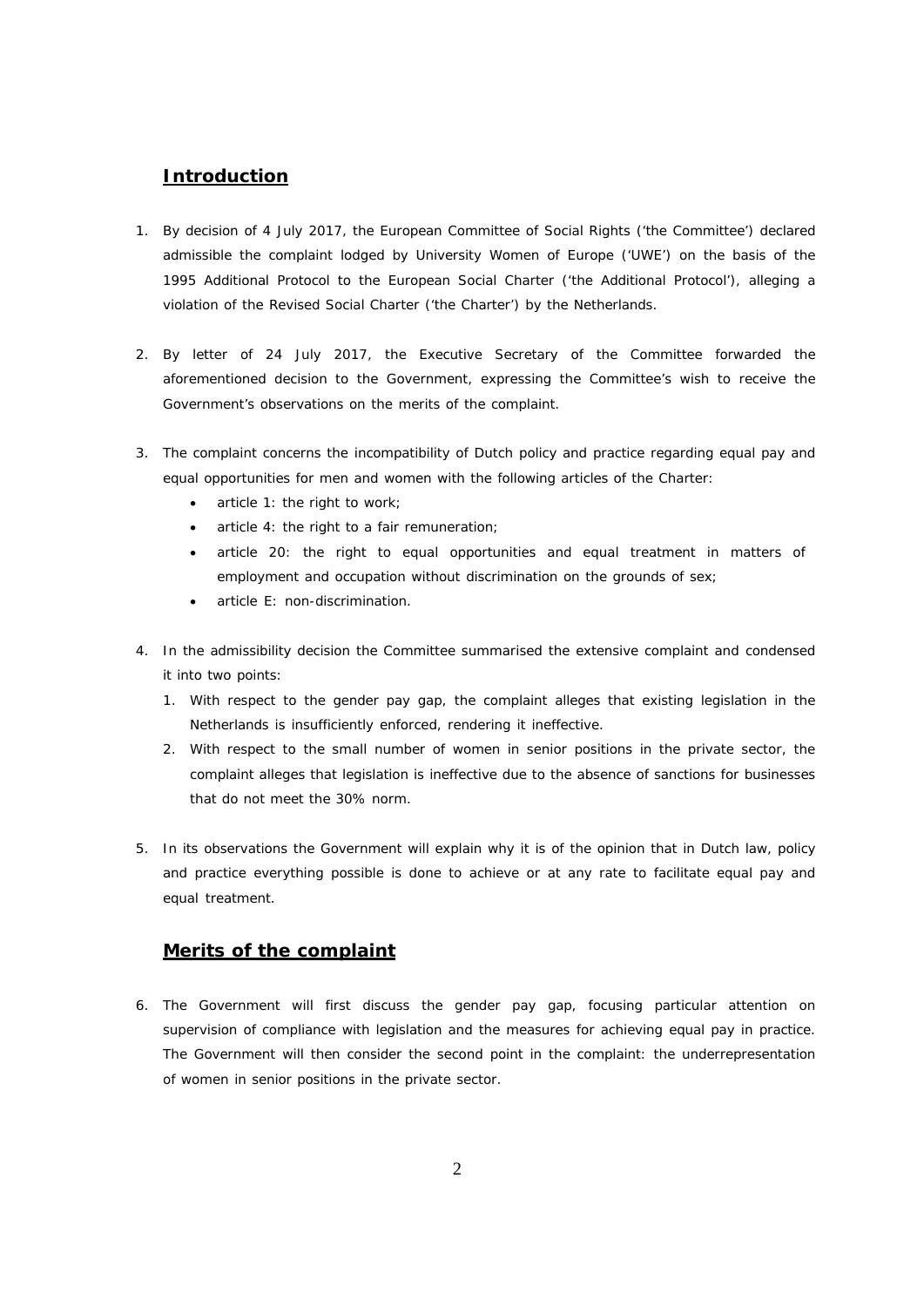## *I. Equal pay*

#### *Overall gender pay gap and pay discrimination*

- 7. The complaint lodged by UWE seems to relate to pay discrimination as well as the overall gender pay gap.
- 8. The Government defines the overall gender pay gap as the difference between the average earnings of men and women as a percentage of the average earnings of men per working hour. The pay gap is calculated by comparing the combined earnings of all male employees with the combined earnings of all female employees. The term 'gender pay gap' must be distinguished from the term 'pay discrimination'. Pay discrimination refers to women receiving less pay than men for work of equal value.
- 9. The Government points out that Article 4 (3) of the Charter deals with the right to equal pay for work of equal value and thus relates to pay discrimination and not to the pay gap.
- 10. The Government is of the opinion that the Charter has not been violated since all the preconditions, in terms of legislation, policy and practice, for equal treatment of men and women have been created. This will be explained in more detail below.

#### *Enforcement and monitoring*

- 11. UWE complains that Dutch legislation regarding equal pay for men and women is ineffective because compliance is insufficiently enforced or monitored by government institutions. The Government disagrees. The enforcement system in place in the Netherlands is effective, although it is not structured in the way UWE seems to envision
- 12. The Government would note, first of all, that remuneration is determined between the employer and the employee on the basis of freedom of (employment) contract.
- 13. Therefore, aside from establishing a statutory minimum wage and legal frameworks for equal pay (for work of equal value), the Government refrains from interference with remuneration. This means equal pay in individual cases is not enforced by government institutions. The Government believes it is less effective to have government institutions tracking down, investigating and proving individual cases of unequal pay for work of equal value, and more effective to ensure access to appropriate and effective remedies that allow parties to address discrimination themselves.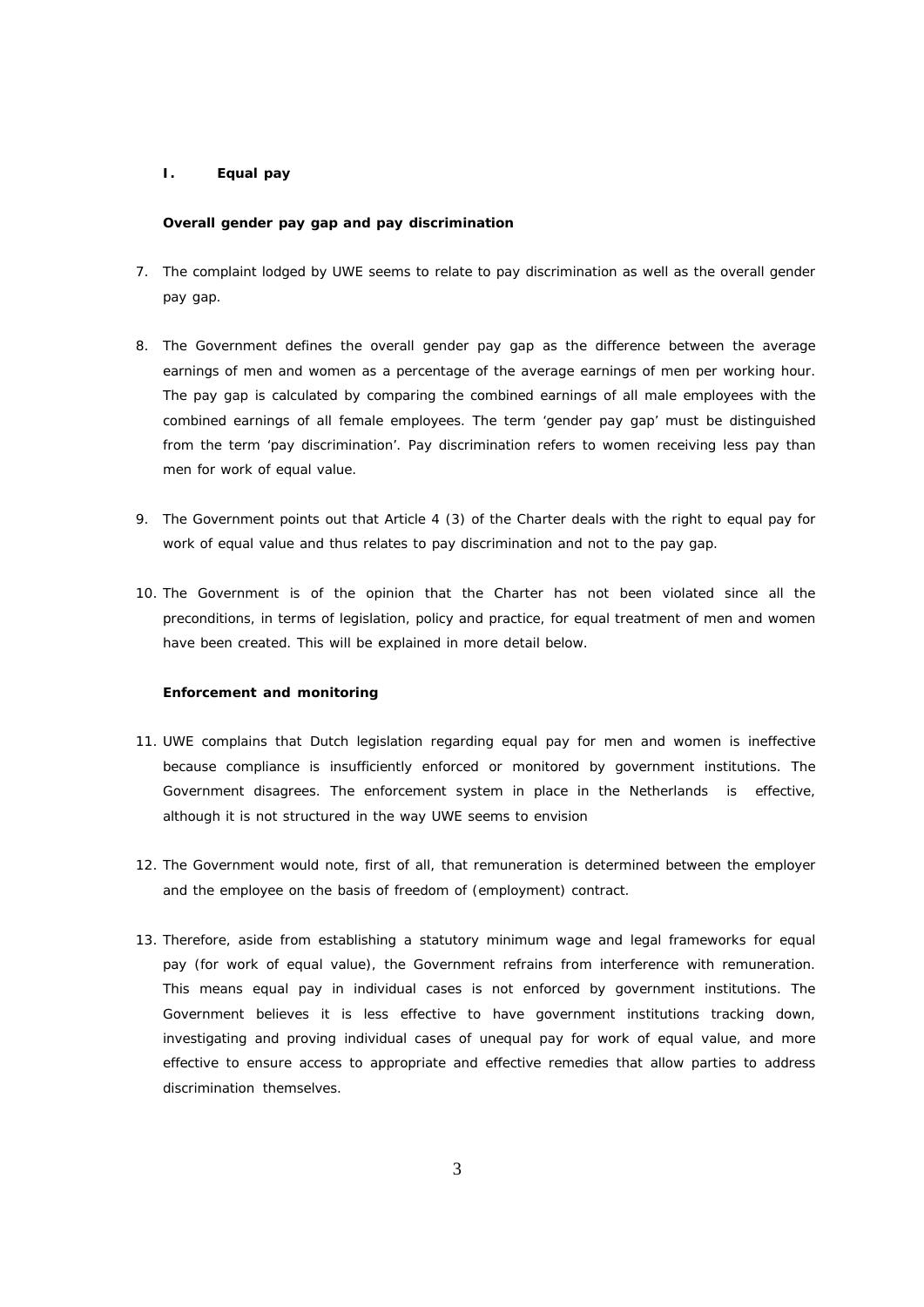- 14. Pay discrimination is prohibited under Dutch law. The Equal Treatment (Men and Women) Act (section 7 et seq.), Book 7 of the Civil Code (article 646 et seq.) and the Equal Treatment Act (section 5 et seq.) stipulate that equal pay must be given for work of equal value, unless the distinction is objectively justified. The different remedies to actually ensure the parties are able to address pay-discrimination are described below.
	- a. Complaint with the Netherlands Institute for Human Rights (*College voor de Rechten van de Mens*, CRM)
- 15. The CRM, an independent human rights institution granted 'A status' in 2014, protects, monitors, explains and promotes human rights (including equal treatment) in the Netherlands through research, advice and information. The CRM draws up annual reports about the human rights situation in the Netherlands and publishes its research findings.
- 16. In addition to these general monitoring tasks, the CRM assesses individual complaints. The procedure is easily accessible and free of charge. Complaints can be submitted to the CRM using the complaint form on its website (www.mensenrechten.nl). The CRM will examine the complaint and hold a hearing at which both parties can express their views. The complainants need only demonstrate a prima facie suspicion of discrimination.
- 17. In principle the CRM presents its findings within eight weeks of the hearing. In its findings the CRM may include a recommendation to the responsible party on how discrimination can be avoided in future. Under section 11 of the Act establishing the Netherlands Institute for Human Rights (*Wet College voor de Rechten van de Mens*), the CRM notifies the complainant or, if the complainant is a representative, the victim of discrimination, and the party accused of discrimination of its findings in writing, stating its reasons. The CRM publishes its findings on its website. The CRM's findings are not legally binding, but Dutch courts often take them into account in their own assessments.
- 18. Between 2007 and 2016 the CRM received 266 complaints regarding a remuneration component. The CRM presented findings in 124 of the 266 cases (the other complaints were withdrawn, some after the parties arrived at a settlement, or declared manifestly unfounded). In 41 cases (approximately 33%) the complaints concerned an alleged distinction on the grounds of sex. In 25 of those 41 cases (61%) an unlawful distinction on the grounds of sex was found (see the table below).
- 19. Table: Findings in the period 2007-2016 in cases concerning pay or a remuneration component, by grounds of distinction and whether the distinction was unlawful.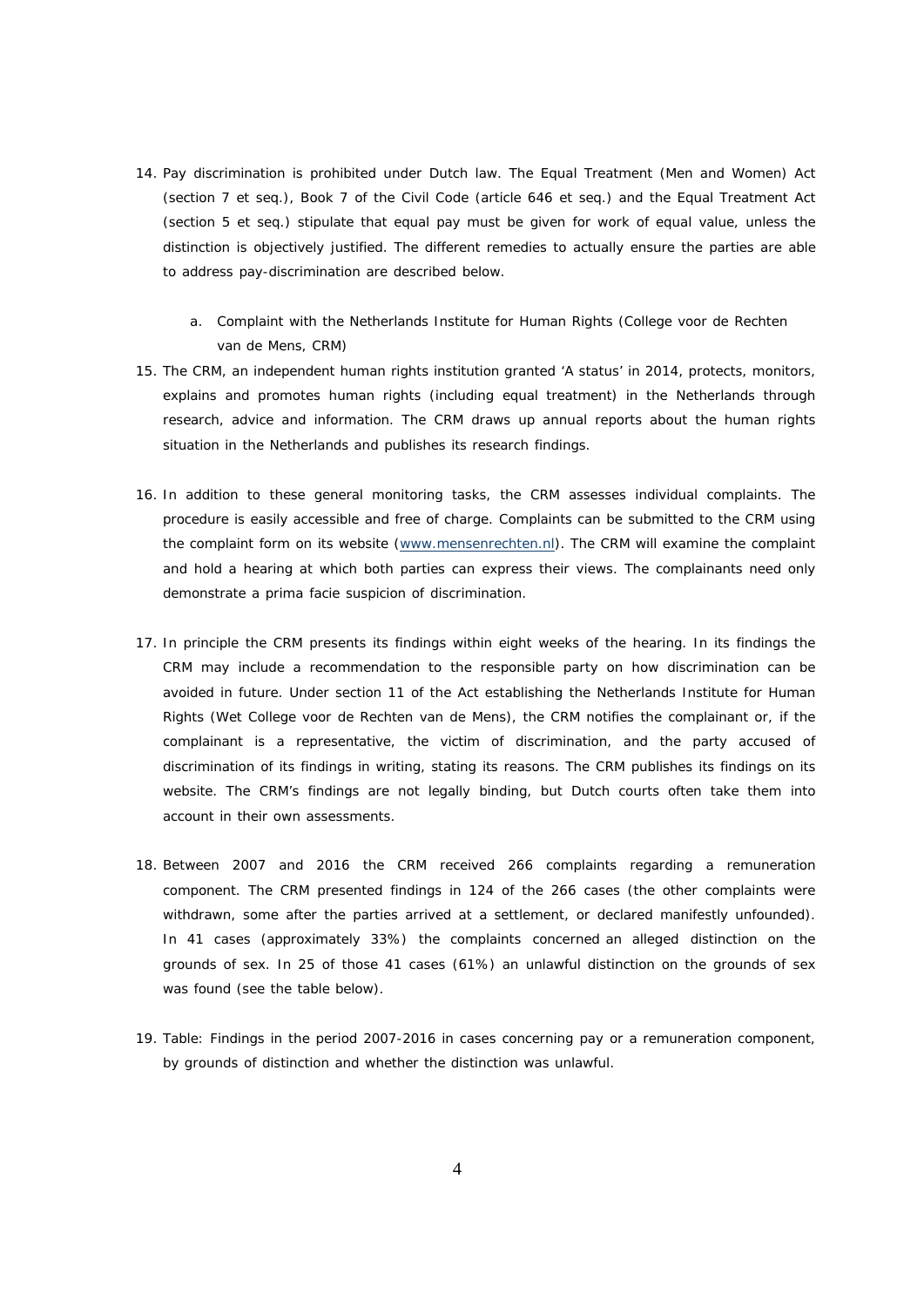|            | Distinction Distinction |    |                 |    |     |
|------------|-------------------------|----|-----------------|----|-----|
|            |                         |    | not found found | to |     |
|            | to                      | be | be              |    |     |
|            | unlawful                |    | unlawful        |    |     |
| Other      | 35                      |    | 48              |    | 83  |
| grounds    |                         |    |                 |    |     |
| On grounds | 16                      |    | 25              |    | 41  |
| of sex     |                         |    |                 |    |     |
|            |                         |    |                 |    |     |
|            | 51                      |    | 73              |    | 124 |

- 20. These figures show that the CRM plays an important role in addressing pay inequality.
	- b. Enforcement in a court of law
- 21. Regardless of whether a case has been assessed by the CRM, disputes can also be brought before a civil court or civil service tribunal. This option is not free of charge. Civil courts base their judgments on the parties' claims and the arguments put forward. The burden of proof has shifted. The civil court can order an employer found to have engaged in discrimination to pay compensation at the claimant's request. In addition, the civil court can impose a penalty, if the demand is made and the court deems it reasonable and fair in the case in question. Finally, the court can order one party to pay the other party's legal costs. Civil servants can bring comparable legal proceedings before a public service tribunal. It has been shown that Dutch courts attach great value to the CRM's findings and usually take them into account in their judgments.
	- c. Mediation by a municipal antidiscrimination bureau (ADB)
- 22. Another free-of-charge option is mediation by a municipal antidiscrimination bureau, which offers members of the public independent and efficient legal aid. Complaints can be submitted to an ADB online or by phone. After a complaint is filed, the bureau contacts the complainant, who then explains the details of the case. With the complainant's consent, the ADB contacts the individual or organisation accused of discrimination. The ADB attempts to resolve the complaint through mediation and can, if necessary, refer the complainant to other bodies and provide guidance during any follow-up steps.
	- d. Monitoring and research
- 23. At the beginning of 2016, the **CRM** published the findings of a study into the gender pay gap among staff at institutions of higher professional education (*hogescholen*) and the origins of that pay gap. This study uncovered over 30 remuneration criteria that can result in gender discrimination. Examples of these criteria include remuneration based on last earned salary or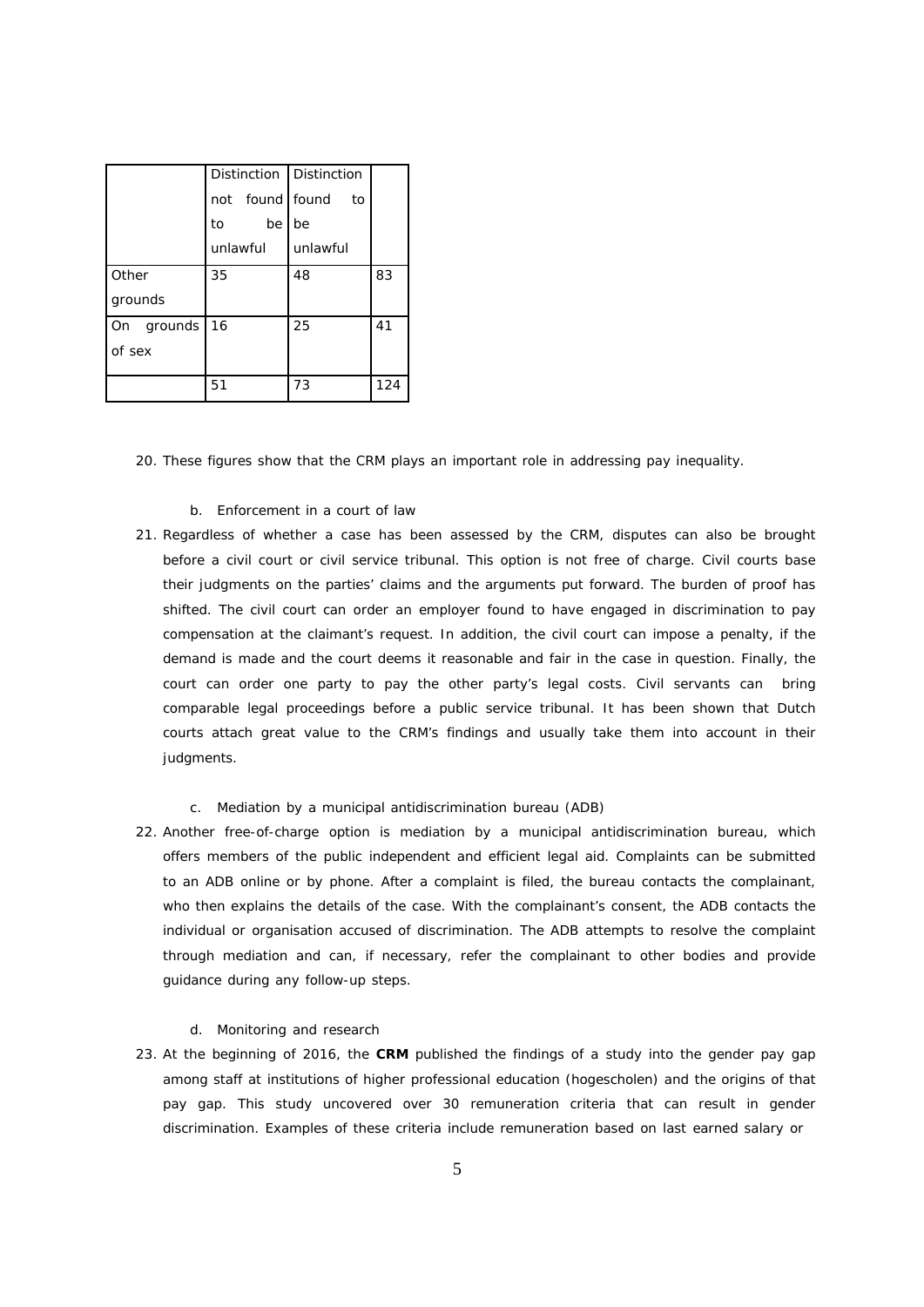on salary negotiations with a candidate and inadequate pay increases following promotion. In these cases pay is not based on the value of the work. The application of these criteria was shown to benefit men more often than women. The parties to collective agreements in the sector set to work using the findings of the survey and sharing knowledge and ideas on how to prevent pay disparities within institutions of higher professional education in the future.

- 24. In 2009 the Equal Treatment Commission, the predecessor of the CRM, carried out a similar study into the salaries of hospital staff. The CRM is currently investigating the gender pay gap in the insurance industry. Its report is due to be published on 27 November 2017.
- 25. By bringing to light social factors that contribute to wage inequality, these studies raise awareness, which in turn will contribute to the reduction and eventually the elimination of pay disparities. The CRM publishes recommendations for employers along with its findings.
- 26. The **Inspectorate Social Affairs and Employment**, part of the Dutch Ministry of Social Affairs and Employment, is responsible for carrying out inspections of compliance with statutory measures meant to ensure the labour market functions properly and worker safety is protected. This involves monitoring compliance with the rules to combat illegal work, circumvention of the minimum wage, labour exploitation, rogue job placement services and other forms of labour market fraud, and with measures that promote safe and healthy working conditions, such as working hours and breaks for staff, and measures that limit risks to staff, consumers and the surrounding area. The Inspectorate identifies developments and risks in the social affairs and employment domain and reports on these matters to parties concerned. Its tasks do not include monitoring pay-related issues involving individual employees, as this would be impracticable, due to the extensive assessment these cases would require.
- 27. In more general pay-related matters the **social partners** (employers and employees) can exert influence. In the Netherlands wage scales (that is: general remuneration arrangements for defined jobs) are laid down in collective agreements. The social partners watch over the application of these scales. The Government can support the social partners in this task. At the request of the social partners the Minister of Social Affairs and Employment can make specific provisions of collective agreements generally binding. This means that these provisions then apply to all businesses in the sector of industry concerned regardless whether individual employers and employees are members of the employers' and employees' organisations that concluded the collective agreement.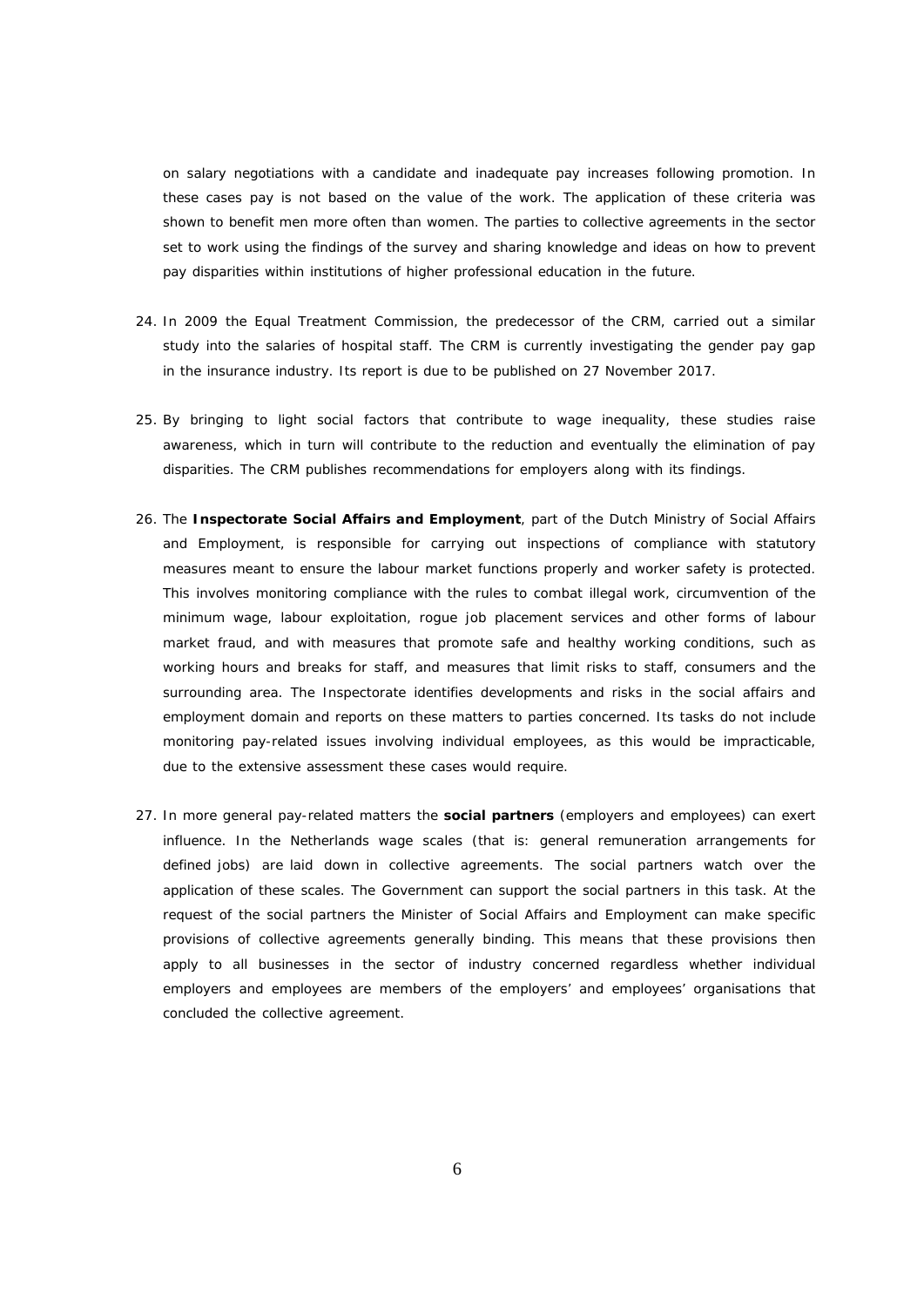- 28. The social partners also have the statutory power to submit to the Minister a request, stating reasons, to investigate compliance with one or more specific provisions in order to collect data that can be used in civil proceedings against an employer. Investigations of this nature are carried out by the Inspectorate Social Affairs and Employment. The Inspectorate reports to the Minister as to whether or not the provision or provisions of the collective agreement have been complied with. The findings can be used as evidence in civil proceedings.
- 29. **Works councils** in the private sector also have a statutory tool for promoting equal pay at their company. Under section 27, subsection 1 (c) of the Works Councils Act an employer requires the approval of the works council to adopt, amend or revoke a remuneration or job rating system. Such a system classifies wages and jobs. A works council can ask the CRM to assess a proposed remuneration system to establish whether it contains any discriminatory elements. If the CRM finds any such elements, for instance if wages for jobs performed mostly by women are lower for no apparent reason, the works council can withhold its approval. Under section 28 of the Works Councils Act the works council is also tasked with guarding against discrimination within the company and specifically promoting equal treatment of men and women. This may include addressing pay disparities between men and women.

#### *Conclusion with respect to alleged pay discrimination*

30. The Government concludes that there are sufficient means to enforce equal treatment in terms of pay. A choice has been made for a system of enforcement which does not include binding interventions in employment relationships, and thus respects the freedom of contract. Instead, a system is put in place which offers the parties involved accessible ways of asserting equal pay rights and ensuring the compliance with equal pay rules. In addition, monitoring instruments are given to workers' representing bodies to use their influence to the same effect in a more general way. In the Governments' opinion the Netherlands fulfils its obligations under the Charter.

# *Overall pay gap*

31. UWE's complaint also relates, at least in part, to the overall gender pay gap referring to the fact that on average male workers have higher earnings than female workers. As stated before (see paragraph 9), the overall gender pay gap must be distinguished from pay discrimination. The overall pay gap is largely the result of the difference in positions of men and women on the labour market. Differences may result from differences in job grade, work experience, education, full-time and part-time work, irregular hours and other factors. Labour market segregation between male and female professions and specialisms is another cause.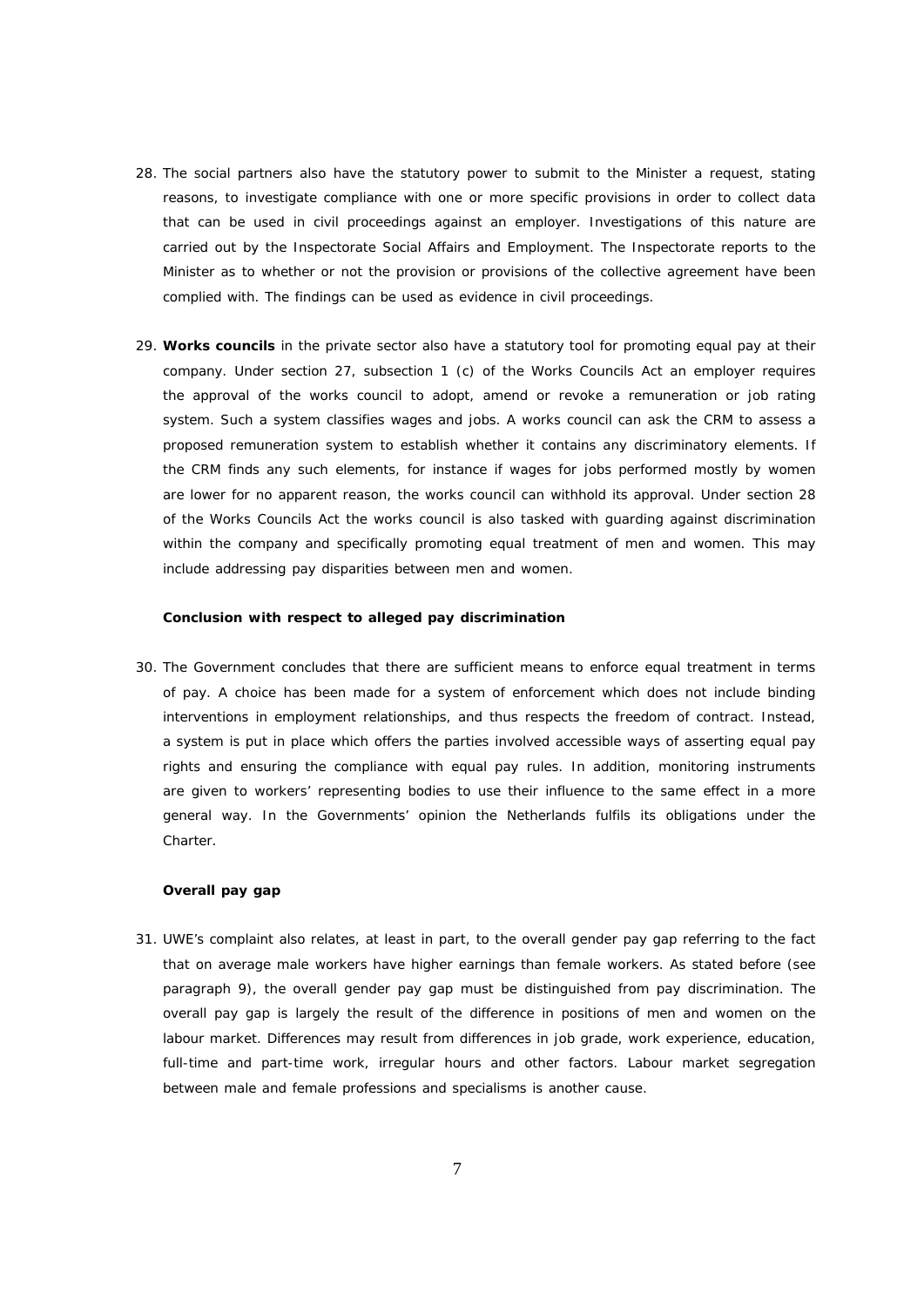32. Biannually, Statistics Netherlands (CBS) carries out an investigation commissioned by the Ministry of Social Affairs and Employment into gender-based pay disparities to determine the overall gender pay gap. The most recent investigation shows that in the Netherlands the overall pay gap is shrinking. In the public sector the difference in pay between men and women decreased from 16% in 2008 to 10% in 2014. This means that, measured in terms of the total population of employees, male employees earned 16% more on average than female employees in 2008 and that this gap decreased to 10% by 2014. In the private sector the figure decreased from 22% to 20% over the same period. These findings show that the overall gender pay gap is decreasing.

*Other means of influencing and ensuring equal pay*

- 33. In addition to putting in place a system of effective legislation, sufficient supervision and monitoring and accessible remedies for enforcement, various efforts are made in the Netherlands to eradicate pay inequality between men and women. These efforts relate to addressing social causes and providing information.
- 34. A long-term publicity campaign called '*Zet een streep door discriminatie*' ('Strike out discrimination') was launched in 2015. This campaign was set up as part of the national action plan against discrimination and is intended to raise awareness that any form discrimination is unacceptable. The call to 'strike out discrimination' encourages individuals, businesses and government agencies to help prevent and combat discrimination. The campaign will run until the end of 2018. One part of the campaign focuses specifically on labour market discrimination during the recruitment and selection process. The aim is to raise awareness amongst employers and boost overall willingness to report discrimination.
- 35. Information for employers and employees about labour-related topics is available on various websites including [www.loonwijzer.nl,](http://www.loonwijzer.nl/) [www.stvda.nl,](http://www.stvda.nl/) [www.overheid.nl a](http://www.overheid.nl/)nd the CRM's website. These websites contain a lot of practical information and guidelines. The websites [www.loonwijzer.nl](http://www.loonwijzer.nl/) and [www.stvda.nl a](http://www.stvda.nl/)llow employees to do a 'salary check' to compare their salaries to those of employees in a similar situation in terms of occupation, education and work experience. On these websites employees will also find a calculator for checking gross and net pay, a checklist for equal pay and employment conditions, and an equal pay quick scan, which allows employees and employers to check whether their organisation makes pay distinctions based on gender, working hours or origin. The websites also offer a step-by-step plan for works councils. The CRM's website also offers a quick scan to check for unequal pay.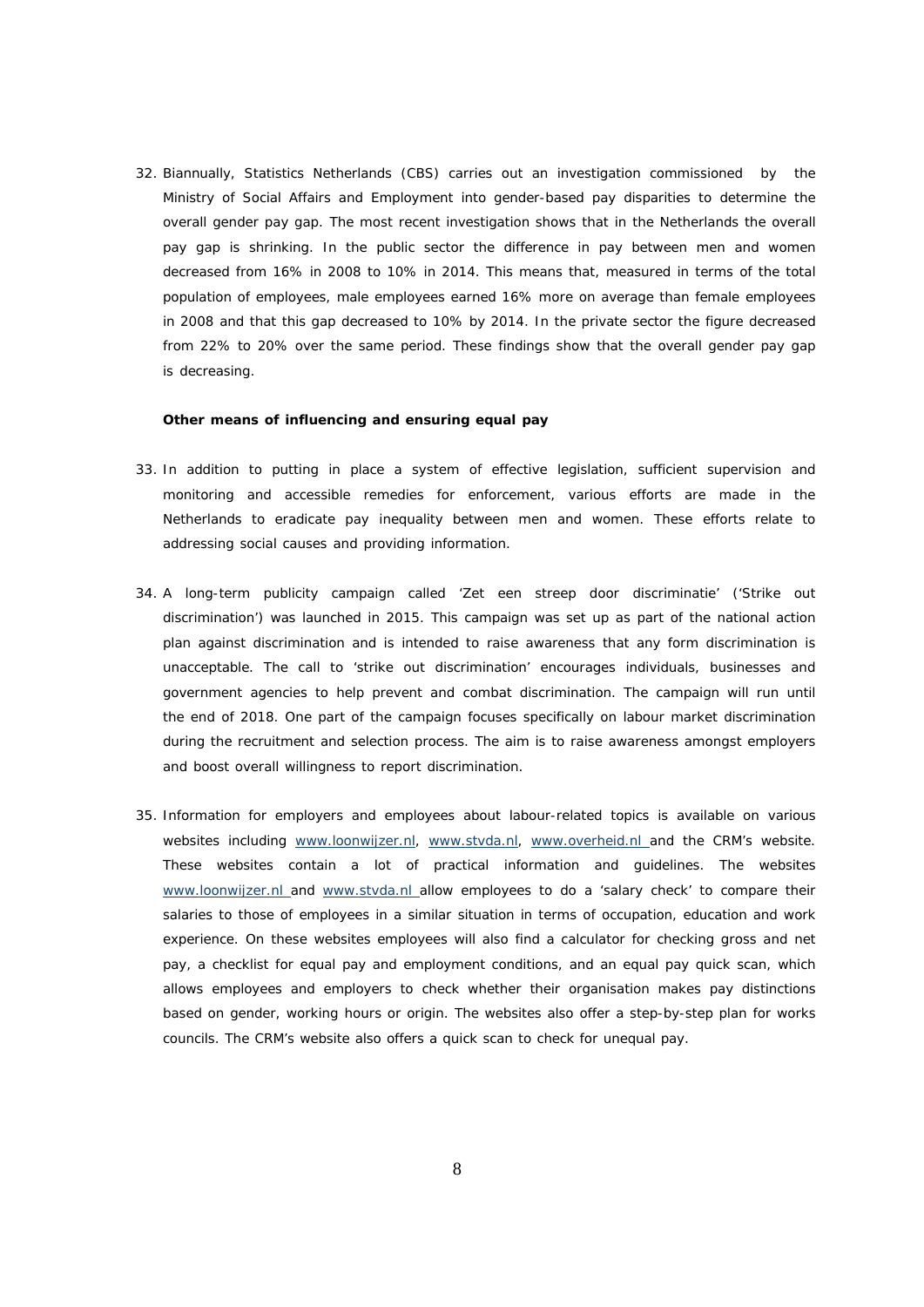- 36. Some employees' associations hold events relating to labour and pay. The Trade Union Confederation FNV organises sessions aimed specifically at helping women trade union members prepare for salary negotiations. The National Federation of Christian Trade Unions offers similar sessions for all its members regardless of gender, and the Trade Union Federation for Professionals arranges special salary negotiation training sessions.
- 37. The Netherlands Institute for Social Research (SCP), a government agency which conducts research into both solicited and unsolicited social scientific research, also plays an important role. Every two years the SCP publishes the Equal Rights Monitor, which covers key developments with regard to gender equality. In the most recent edition from late 2016 the SCP notes that progress in equal opportunities for women is slow but that positive trends have been identified

(htt[ps://www.](http://www.scp.nl/Publicaties/Alle_publicaties/Publicaties_2016/Emancipatiemonitor_2016))scp.[nl/Publicaties/Alle\\_publicaties/Publicaties\\_2016/Emancipatiemonitor\\_2016\).](http://www.scp.nl/Publicaties/Alle_publicaties/Publicaties_2016/Emancipatiemonitor_2016))

- 38. For instance, the crisis has had a stronger impact on men than on women. With the number of women on the labour market already rising in 2016, the SCP expects a further increase as the employment situation improves. Young mothers' labour participation is relatively sensitive to financial incentives. A number of government measures have been implemented to strengthen these incentives. Other positive findings are the rise in women's level of education and the increase in acceptance of mothers and fathers sharing work and care responsibilities.
- 39. Modernising care leave and paternity leave, tackling the negative effects of flexible working and improving the quality of childcare will further boost women's labour participation and thereby encourage a change in culture with regard to women's economic independence and men's freedom of choice in taking on care responsibilities. Information and awareness campaigns, sharing best practices and online tools are mentioned as steps in the right direction.

### *Specific issues in UWE's complaint*

40. According to UWE the decision not to give the Ombudsman, the CRM or the Inspectorate Social Affairs and Employment far-reaching monitoring powers with regard to equal pay for men and women is a political choice that proves gender equality is not a priority in the Netherlands (see paragraph 4.4. of the complaint). As is stated in paragraph 14, this choice has been made to allow those directly involved to assert and enforce the right to equal pay through simple and accessible processes. This is a matter of efficiency rather than of priority.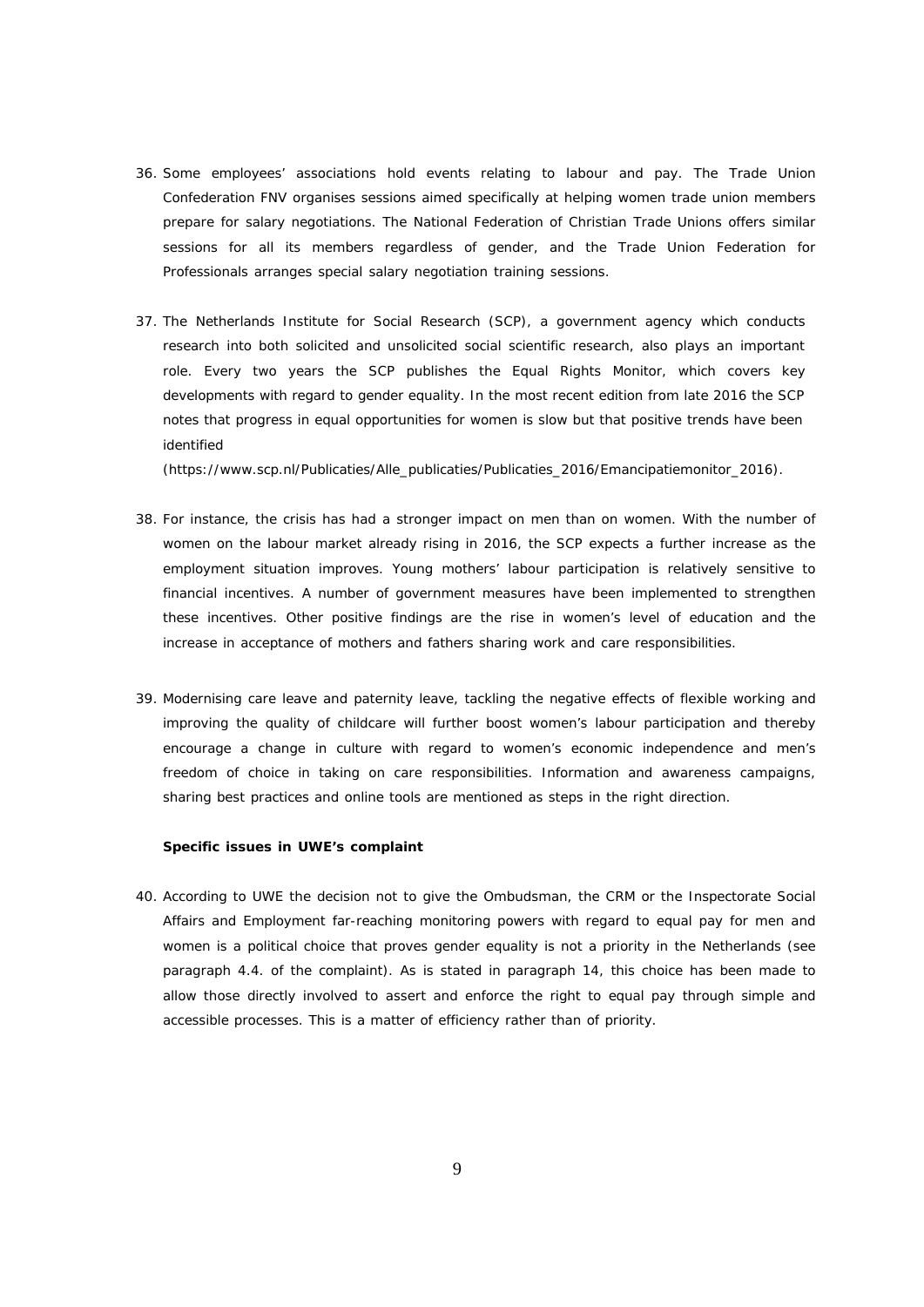- 41. The Government also wants to underline that the CRM and the National Ombudsman are not one and the same, as is implied in paragraph 4.4 of the complaint. The National Ombudsman investigates citizens' complaints against actions taken by administrative authorities or their staff. Nor did the CRM replace the temporary equal opportunities policy review committee (*Visitatiecommissie Emancipatie*), as UWE appears to presume.
- 42. UWE's arguments in paragraph 4.4 of the complaint that female employees who demand equal pay run a considerable risk of being dismissed and that proceedings are costly and physically and emotionally draining are barely substantiated and are, at least in part, inaccurate.
- 43. As explained above, procedures have been designed to be as straightforward as possible and some are free of charge. It should be pointed out again that the burden of proof rests with the employer after the employee has raised a prima facie suspicion of discrimination.
- 44. The Government does not understand UWE's observation (in paragraph 4.4 of the complaint) that the limitation period under Dutch law for recovering damages in pay disputes is too short, as UWE does not refer to any legislative provision.
- 45. The limitation period for claiming equal pay is five years, in line with the generally applicable national limitation period for pay claims laid down in the Civil Code. In the Government's opinion this period does not impermissibly limit the possibility of recovering damages.
- 46. Besides, Dutch law contains provisions concerning good employment practice and good employee conduct. Good employment practice means that an employer's invocation of the limitation period of a pay claim can, in certain circumstances, be deemed unreasonable. This applies in particular when the employer is partly responsible for the limitation period expiring because he discouraged the employee from making a claim. If this is the case the employer's limitation defence will fail and the claim can be awarded.

# *Overall conclusion with respect to equal pay*

47. In the light of the above the Government is of the opinion that by providing the statutory framework, a range of appropriate remedies and activities to raise awareness and share information about pay discrimination, it has created a structure of enforcement to effectively achieve equal pay and consequently meets the obligations that the Charter places on the States Parties.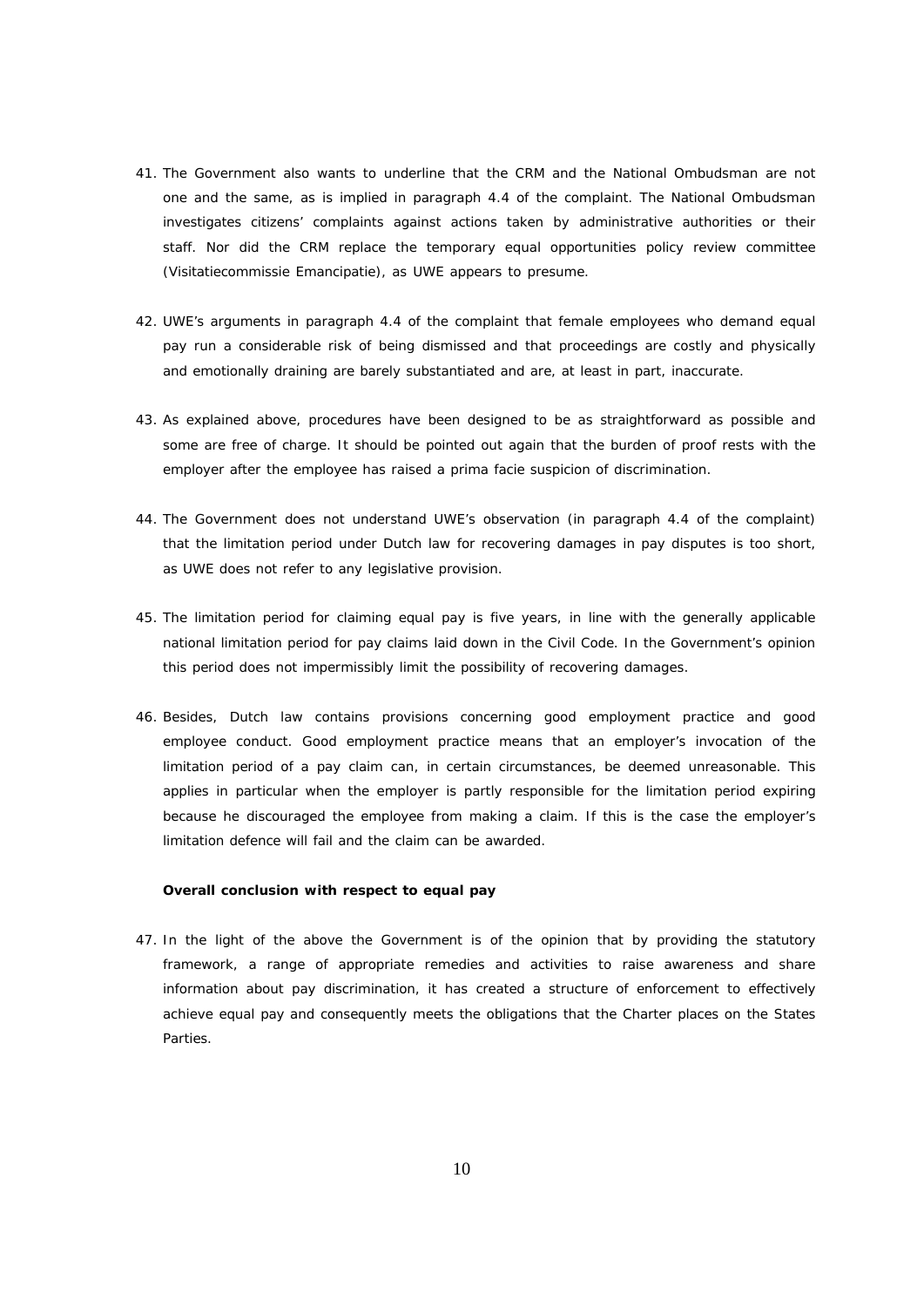#### **II. Women in senior positions**

- 48. The second point in UWE's complaint concerns the underrepresentation of women in senior positions in the private sector. UWE claims that national legislation is not being complied with and believes that this legislation is ineffective due to the lack of sanctions against businesses that do not meet the norm of 30%.
- 49. The Government does not agree with UWE. The Government is working at both legislative and policy level to ensure that women can reach senior positions. Businesses are encouraged to appoint more women to senior positions. The Government thus fully meets the obligations set out in article 20 of the Charter.
- 50. UWE contends that the Government has violated the Charter and refers to five criteria laid down in a previous case as criteria that effective policy must meet (paragraph 4.1 of the complaint). The Government would point out that the criteria to which UWE refers relate to article 31 of the Charter and not to article 20.
- 51. With regard to article 20 of the Charter the Committee has indicated that 'the aim and purpose of the Charter, being a human rights protection instrument, is to protect rights not merely theoretically, but also in fact and conformity with the Charter cannot be ensured solely by the operation of legislation, states must take practical steps to promote equal opportunities. Appropriate measures include:

– adopting and implementing national equal opportunities action plans;

– requiring individual undertakings to draw up enterprise or company plans to secure greater equality between women and men;

– encouraging employers and workers to deal with equality issues in collective agreements;

– setting more store by equality between women and men in national action plans for employment.

Action taken must be based on a comprehensive strategy for incorporating the gender perspective into all labour market policies.' (Digest of the Case Law of the European Committee of Social Rights, https://rm.coe.int/168049159f, p.138)

52. UWE's complaint relates to the representation of women in decision-making positions in private companies. These observations will therefore only address the Government's policy with regard to the private sector.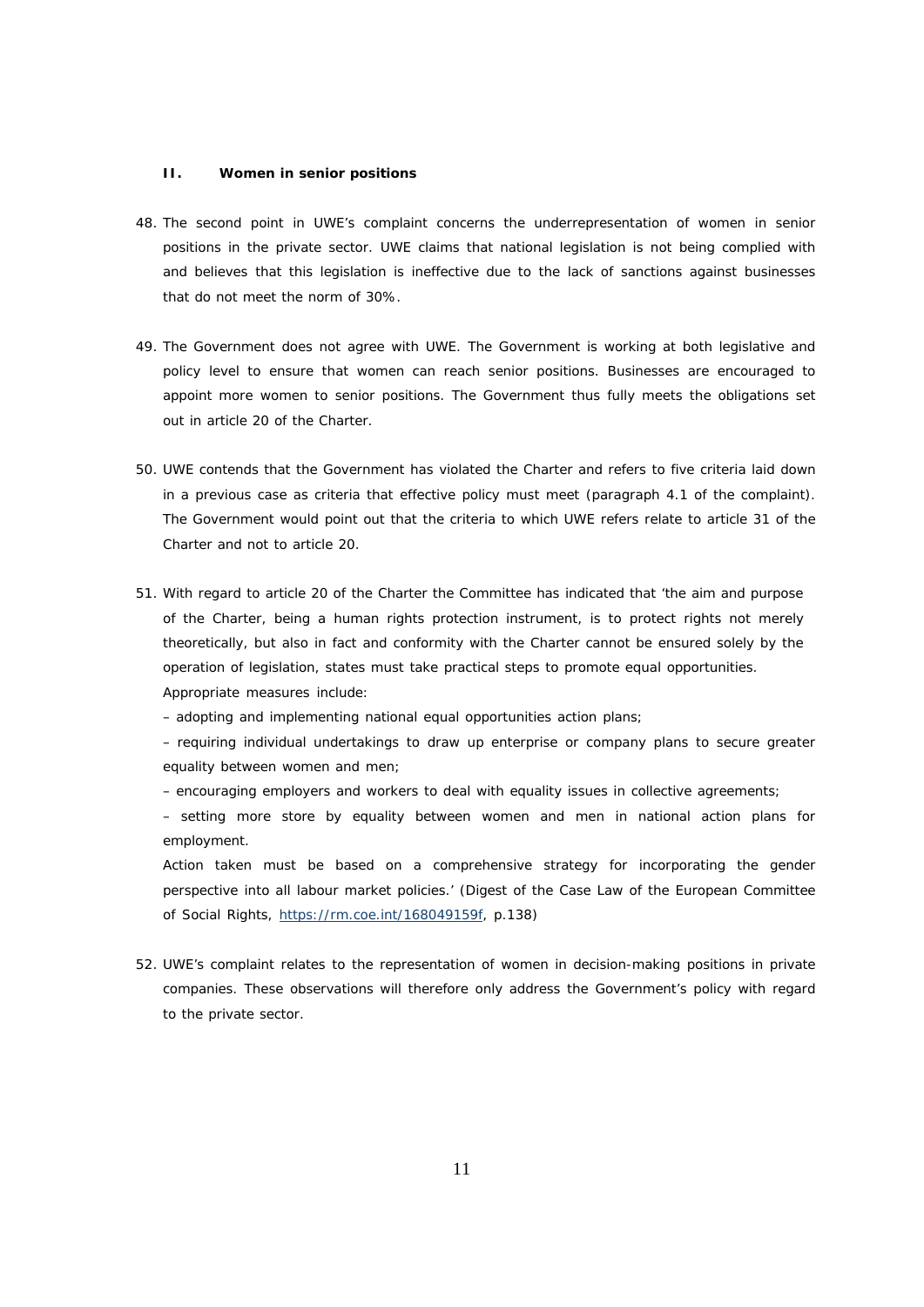- 53. The Government agrees with UWE that the small number of women in senior positions is an issue. The Government believes that equal representation of women in decision-making positions is very important and beneficial to companies. International research has also shown that having homogeneous boards of directors and supervisory boards negatively affects companies' financial results and slows economic growth. Balanced representation of women in board positions is therefore desirable not only from the perspective of gender equality but also for economic reasons.
- 54. The Government's comprehensive strategy to increase the number of women in board positions in large companies deploys a wide range of instruments, such as legislation, evaluation, monitoring, grants, information campaigns and communication. The Government has chosen to combine a statutory target with a activation policy, and to continuously monitor whether the desired progress is being made. The Government believes that by promoting self-regulation the desired goal of ensuring that at least 30% of management and supervisory board positions at large public limited companies (NV) and private limited companies (BV) are held by women can be achieved.
- 55. Below, the Government will discuss its practical and effective approach.

#### *Legislation*

- 56. Effective since January 2013, the Management and Supervision Act (referred to below by its Dutch acronym WBT) regulates the composition of the management and supervisory boards of large public limited companies (NV) and private limited companies (BV). One component of this act is the statutory target scheme based on articles 2:166 and 2:276 of the Civil Code. In accordance with this scheme, large public and private companies must wherever possible take gender balance into account when appointing and nominating directors, drawing up job profiles for supervisory board members (non-executive directors) and when designating, appointing, recommending and nominating supervisory board members (non-executive directors).
- 57. In accordance with article 2:166, paragraph 1 and 2:276, paragraph 1 of the Civil Code, gender balance means that at least 30% of board positions are held by women and at least 30% by men. If the statutory target is not achieved, large public and privates companies must, under article 2:391 paragraph 7 of the Civil Code, explain in the directors' report why gender balance has not been achieved, what steps the company has already taken to achieve gender balance in the future and what further steps the company intends to take. This is the 'comply or explain' principle.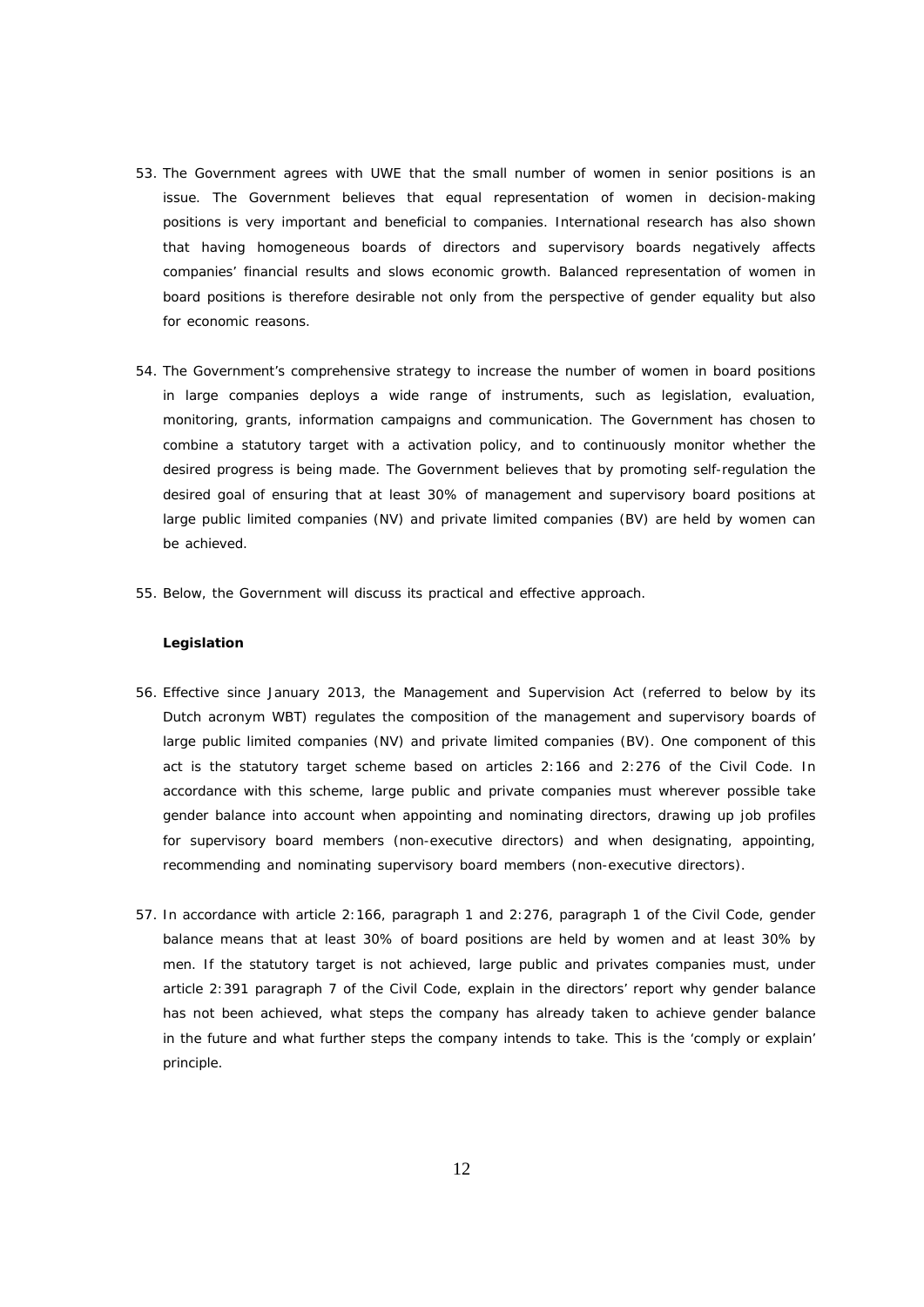- 58. The auditor responsible for checking the annual accounts and the directors' report must verify whether this explanation has been included. If an explanation is missing, this must be mentioned in the auditor's report. It is up to the annual general shareholders meeting to decide whether the explanation given is adequate. If no explanation is given, the directors' report is deemed not to have met the statutory requirements and any interested party can, under article 2:447 in conjunction with article 2:448 of the Civil Code, request the Enterprise Division (*Ondernemingskamer*) of Amsterdam Appeal Court to order the company to draw up the directors' report in accordance with its instructions. With respect to listed companies the Netherlands Authority for the Financial Markets (AFM) is also authorised to submit such a request.
- 59. In 2015 more than 5,000 companies fell within the scope of the WBT ([www.rijksoverheid.nl/documenten/rapporten/2016/11/01/bedrijvenmonitor-topvrouwen-](http://www.rijksoverheid.nl/documenten/rapporten/2016/11/01/bedrijvenmonitor-topvrouwen-) 2016). The statutory target scheme was set to lapse in January 2016, but was extended and will apply until 2020 [\(www.rijksoverheid.nl/actueel/nieuws/2017/03/02/5000-bedrijven-aan-](http://www.rijksoverheid.nl/actueel/nieuws/2017/03/02/5000-bedrijven-aan-) delat-voor-30-streefcijfer-vrouwen-aan-top).
- 60. Since the statutory target was introduced in 2013, progress towards gender balance on management and supervisory boards of large public and private companies has been monitored annually by the Talent to the Top Monitoring Commission. This independent commission was established by the Minister of Education, Culture and Science, who is also responsible for gender equality.
- 61. In 2014 women held 9.6% of seats on management boards and 11.2% of seats on supervisory boards at the 5,000 companies that fall within the scope of the WBT. At the 200 largest companies women hold 7.4% of seats on management boards and 19.3% of supervisory board seats.
- 62. An improvement was observed in 2015: the percentage of women on management boards increased to 9.6% and on supervisory boards to 12.5% for the 5,000 large companies, and to 9.1% and 19.3% respectively for the 200 largest companies.
- 63. By mid-2016, 18 months after the scheme was launched, the figures for the top 5,000 large companies had risen to 10.2% for management boards and 13.1% for supervisory boards. The increase among the largest 200 companies was greater: 10.5% of management board members and 21.5% of supervisory board members were women.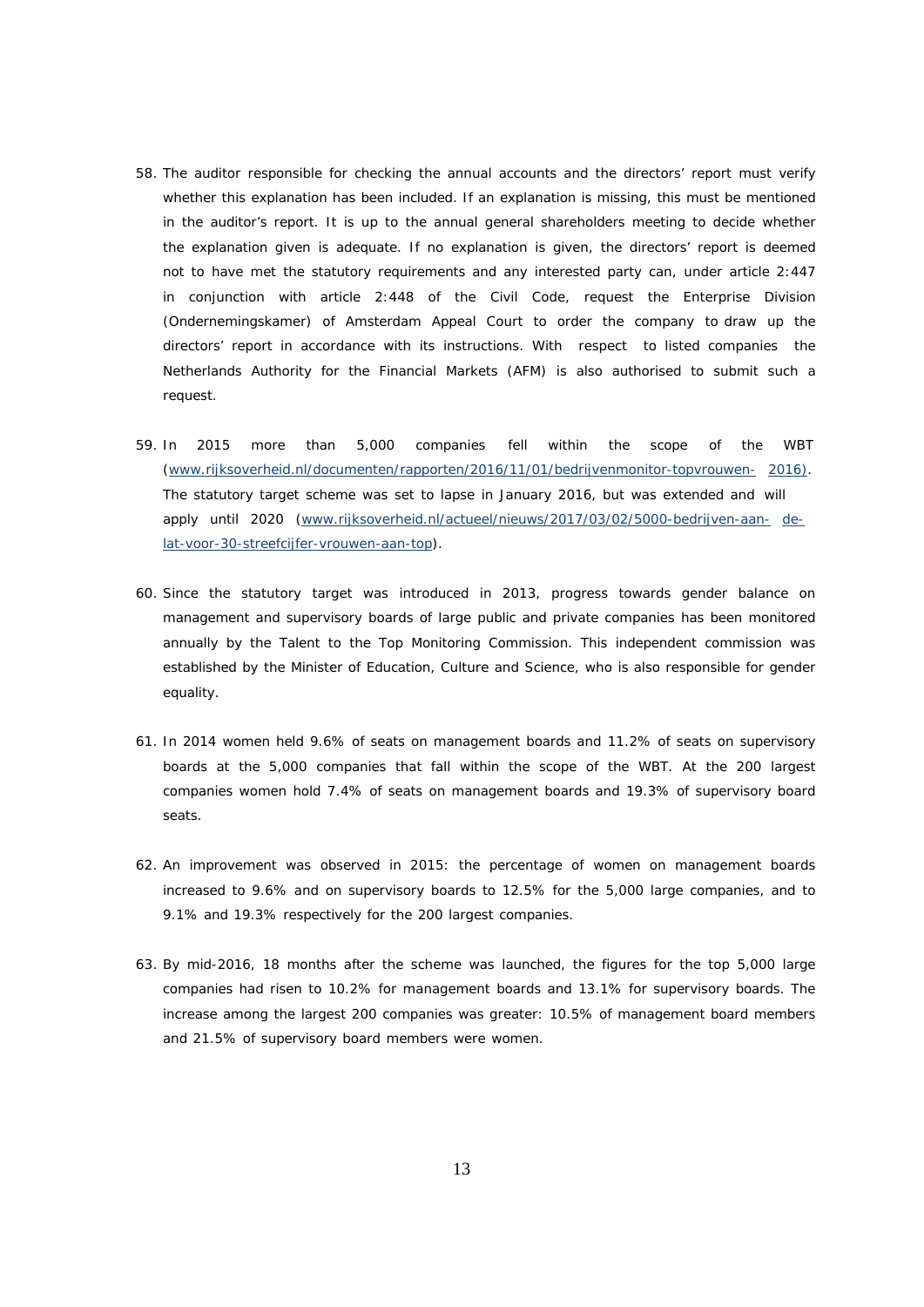- 64. In the 18 months leading up to mid-2016 the number of women on the management and supervisory boards of the largest 200 companies increased by 2.1 and 3.2 percentage points respectively. For the group of 5,000 large companies the increase was 0.6 of a percentage point on management boards and 1.9 points on supervisory boards.
- 65. In light of these figures the Government decided in 2016 to continue its approach, as long as the number of women in board positions keeps growing. The Monitoring Commission has proposed that the statutory target of 30% be replaced by a quota of 30% in 2020 if by the end of 2019 the number of women on the management and supervisory boards of the organisations that fall within the scope of the WBT has not reached at least 20%. If a quota is introduced, sanctions can be imposed if it is not met [\(www.rijksoverheid.nl/documenten/](http://www.rijksoverheid.nl/documenten/) kamerstukken/2016/12/15/kamerbrief-over-vrouwen-naar-de-top.pdf).<sup>1</sup>
- 66. In 2019 the Government will take stock of the progress that has been made, as recommended by the Monitoring Commission.

#### *Policy*

- 67. In addition to the statutory framework, the Government employs an activation policy using various policy instruments. Since 2015, the Government and the Confederation of Netherlands Industry and Employers (VNO-NCW) have been collaborating in the 'Women at the Top' programme, which focuses on the 200 largest companies in the Netherlands and relevant stakeholders including auditors, works councils, shareholders and recruitment and selection agencies.
- 68. The programme comprises various measures aimed at drawing attention to the statutory target and ensuring that businesses undertake efforts to achieve it. Examples of measures are a database of board-ready women, a dedicated website (www.nagiverennaardetop.nl), a research-based brochure on the pitfalls in the recruitment and selection procedure, and the launch of the Executive Search Code. These measures are discussed in greater detail below.
	- *a. Database*
- 69. In 2015 all supervisory board members of the largest 200 businesses received a letter asking them to identify 'board-ready women' in their network and, if the the women in question agree to it, nominate them for the database that the Government and the president of VNO-NCW launched in the same year. The database now contains the names of over 1,200 women.

<sup>&</sup>lt;sup>1</sup> 'that on 31 December 2019 20% of management and supervisory board members must be women. If this percentage is not achieved, the commission proposes that the target of 30% be replaced in 2020 by a quota of 30%, so that sanctions can be imposed if the target is not met. If the target of 20% is achieved, the new target will be 30% by 31 December 2023.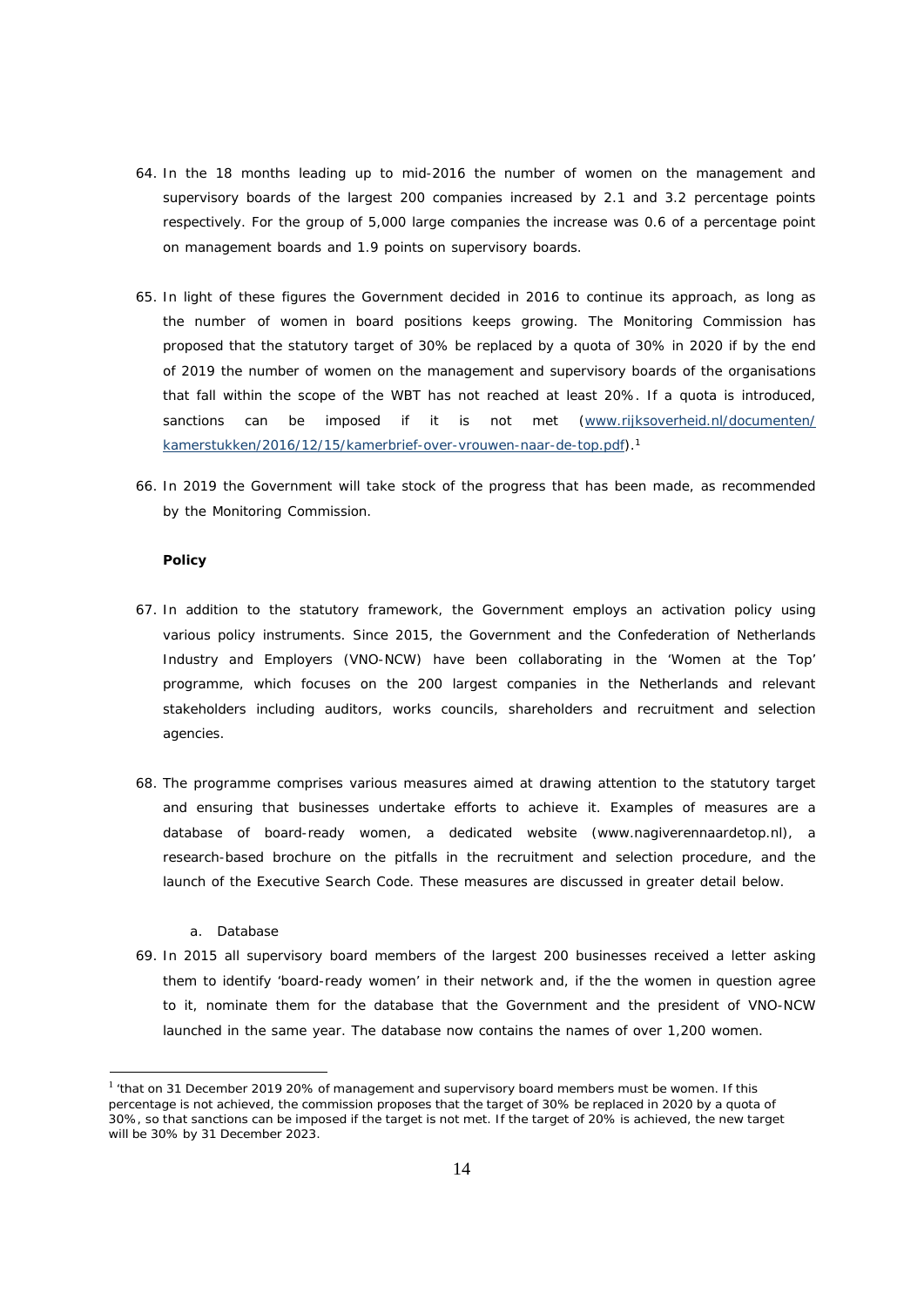70. The database is managed by the Top Women Foundation (*Stichting Topvrouwen*). The foundation also ensures that businesses keep the issue on the agenda by deploying two 'trailblazers', sharing best practices and organising events. In this way businesses are encouraged and supported in their efforts to achieve the statutory target of 30%.

#### *b. Recruitment and selection*

- 71. As part of its activation policy, the Government focuses on recruitment and selection and on increasing the transparency of appointments to company boards. Also, the publication of all vacancies on management and supervisory boards should stimulate recruitment and selection of women.
- 72. In 2016 the Government also commissioned a study into the pitfalls in the recruitment and selection process that limit women's chances of being appointed. Earlier this year the findings of this study and the experiences of businesses and recruitment and selection agencies were incorporated into a guide published by the Top Women Foundation (htt[ps://www](http://www.topvrouwen.nl/nieuws/samen-streven-naar-een-diverse-en-evenwichtige-).t[opvrouwen.nl/nieuws/samen-streven-naar-een-diverse-en-evenwichtige](http://www.topvrouwen.nl/nieuws/samen-streven-naar-een-diverse-en-evenwichtige-)bestuurskamer). This guide makes information and expertise on avoiding pitfalls in the recruitment and selection process available to the 5,000 companies to which the statutory target applies.
- 73. To boost transparency the Government has launched a website (www.navigerennaardetop.nl) which publishes vacancies on management and supervisory boards of the 200 largest companies in the Netherlands.
- 74. In 2016, to underline the importance of proportional representation of women on management and supervisory boards, the Government – together with VNO-NCW – organised a conference for companies with all-male boards. This meeting gave the Minister of Education, Culture and Science, who is also responsible for gender equality, an opportunity to personally engage in conversation with these companies and has since resulted in the appointment of several women.
- 75. This policy activates not only board-ready women and sitting executive and supervisory directors, but also other stakeholders, including accountants and auditors, shareholders and works councils. In May 2015 the Talent to the Top Foundation (now D&I Company), which at that time was receiving a government grant, introduced the Executive Search Code. Recruitment and selection agencies that sign up to the Code commit themselves to including more women on their longlists for board positions. The Code sets out nine principles, such as ensuring that at least 30% of the candidates on longlists are women, advising companies on how to draft recruitment profiles that are aimed at increasing diversity and providing effective guidance for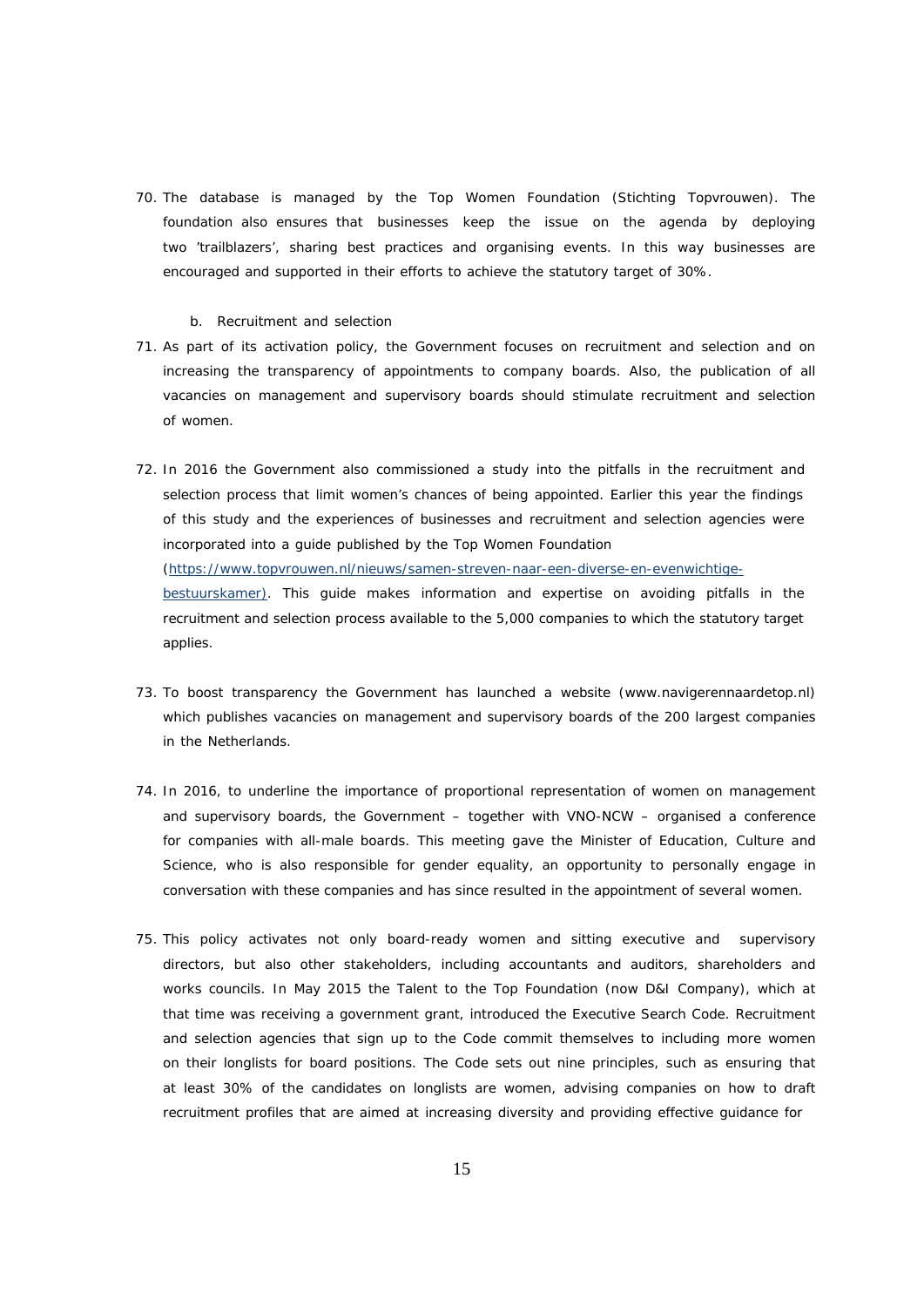women candidates throughout the selection process [\(http://di-company.nl/tools/code](http://di-company.nl/tools/code-)executive-search).

76. The Government actively encouraged the commission responsible for evaluating and updating the Corporate Governance Code for all Dutch listed companies (<http://www.mccg.nl/?page=3763>) to devote more attention to the subject of diversity. As a result, the 2016 version of the Code focuses more strongly on diversity than the previous version. Its scope has been widened to include management boards and executive committees, as well as supervisory boards (see point 2.1.5. and 2.2 of the code). The 2016 code also includes a separate provision regarding accountability for diversity policy (in 2.1.6 of the code).

#### *c. Research*

- 77. The Dutch Government commissioned a study into women's advancement to jobs just below executive level because it appeared the proportion of women on management boards is increasing more slowly than on supervisory boards, which are usually made up of people from outside the company.
- 78. The Government also commissioned the Atria institute on gender equality and women's history to carry out a study into gender diversity policy in seven countries (Denmark, Finland, France, Germany, Latvia, Sweden and the United Kingdom) to draw lessons and use the outcomes as input for Dutch policy. These countries all do well in terms gender diversity while the measures in place range from no policy to statutory quotas or other legislative measures.

### *d. Evaluation*

- 79. A full evaluation of the WBT is currently being conducted. In the context of the evaluation of the impact of the Act, a study of the effectiveness of the statutory target is looking at examples from abroad and the quantifiable results. The findings will be used to analyse how the target could be achieved more effectively, taking into account the type of organisation to which it would apply and their organisational structure and governance model. A qualitative evaluation of the impact of the statutory target is also being conducted; this entails surveying stakeholders' views on the target and analysing their experiences of the Act's effects. The evaluation of the Act is expected to be completed this autumn.
- 80. Every four to seven years a policy review is conducted to assess the efficiency and effectiveness of equal opportunities policy. The 2018 policy review will include the Women at the Top programme.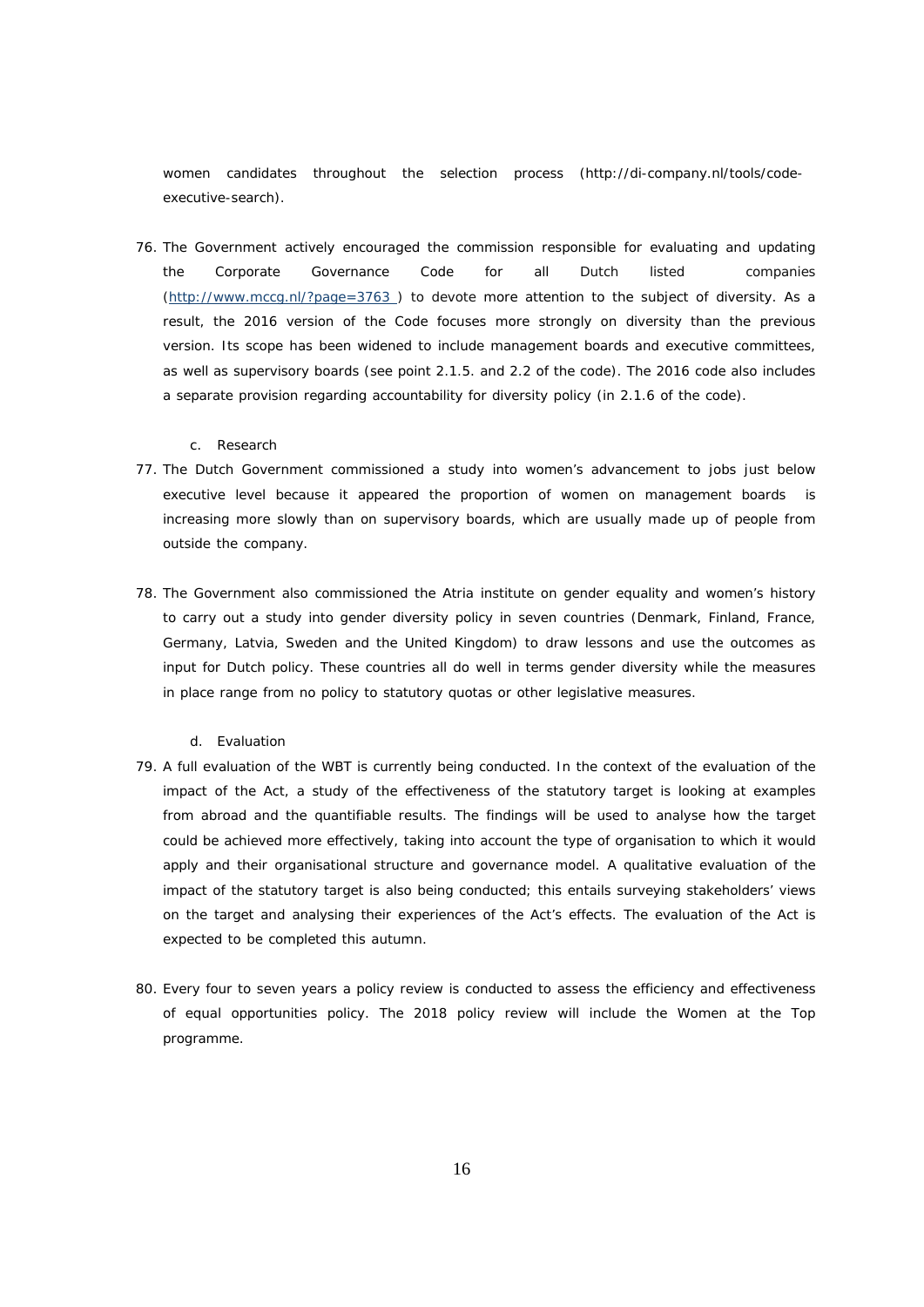#### *Specific issues in UWE's complaint*

81. In paragraph 4.5 of its complaint UWE summarises Dutch policy aimed at increasing the number of women on company boards. This summary includes a number of inaccurate assumptions and misunderstandings. In order to ensure an accurate and complete picture of the Dutch Government's 'Women at the Top' policy, the Government wishes to make some observations:

> - Although it is correct that the WBT does not contain sanctions, it does in fact operate on the 'Comply or Explain' principle. Companies that do not meet the statutory target are required to be transparent about their efforts to achieve a more equal gender balance.

- The complaint states (in first part of paragraph 4.5) that the WBT was due to lapse on 1 January 2016. The statutory target provision of the WBT has been extended and will remain in force until at least 2020.

- The number of companies that must meet the statutory target is not 100, as stated in the first paragraph of section 4.5, but approximately 5,000.

- In the second part of section 4.5 the 'Talent to the Top' charter is mentioned. This Dutch charter was introduced in 2008, not 2015. In 2016 the number of signatories was 261. The charter was initiated by the Talent to the Top Foundation (now D&I Company).

- Although the Government acknowledges that there are only a few good examples, UWE's statement that no management boards are chaired by women is inaccurate (third paragraph of section 4.5). The management boards of PostNL (Herna Verhagen) and Shell (Marjan van Loon) are both chaired by women.

- UWE believes that because the Dutch Government has not opted for quotas and sanctions, the obligations arising from the Charter are not being fulfilled effectively. The Government notes that the Charter does not require the introduction of quotas and sanctions.

## *Conclusion with regard to women in senior positions*

82. The Government concludes that Dutch law, policy and practice, as described above, ensure a practical and effective approach to the representation of women in decision-making positions in companies. Consequently, Dutch law, policy and practice comply fully with the Charter.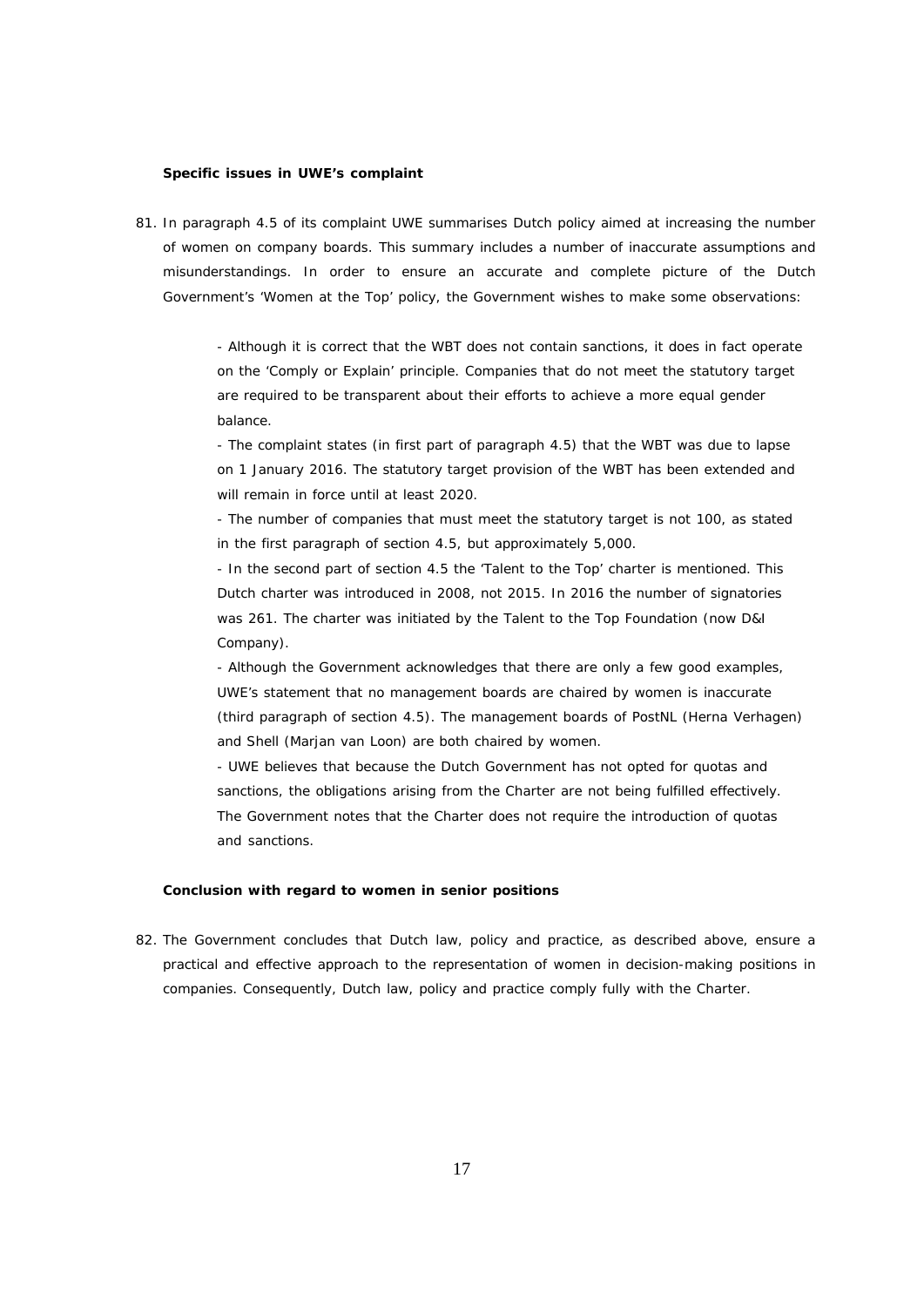# **Claim for just satisfaction or costs incurred**

- 83. In Chapter V of the complaint UWE claims compensation in the amount of €10,000. In the title of this chapter, this claim is referred to as 'just satisfaction', but it emerges from the description in the text that the amount is meant for costs incurred.
- 84. The Government is of the opinion that this claim should be denied.
- 85. First, there is no legal basis in the Charter itself nor in the Collective Complaints procedure set out in the Additional Protocol to the European Social Charter Providing for a System of Collective Complaints adopted in 1995.
- 86. Second, the Committee of Ministers of the Council of Europe, to whom the European Committee of Social Rights reports, has to date never seen cause to grant claims for just satisfaction or costs incurred. The Government would refer to the resolution regarding complaint no. 16/2003 against France and a recent complaint against Ireland no. 100/2013**.** Justifiably, the Committee of Ministers appears to have considered that for collective complaints just satisfaction is not appropriate, since it is generally intended to compensate personal injury or suffering.

## **Conclusion**

- 87. The Government is of the opinion that it uses every possible means at its disposal to achieve equal treatment of men and women. Extensive legislation is in place aimed at realizing equal treatment on the labour market and prohibiting gender discrimination, as well as an effective enforcement system, although it may not be structured in the way UWE seems to envision. In addition, many efforts are made to stimulate necessary changes in society.
- 88. The desired goal of equal treatment of men and women cannot be achieved through (enforcement of) legislation alone. Differences in pay or equal opportunities on the labour market also result from differences in job grade, work experience, education, full-time and parttime work, irregular hours and labour market segregation between male and female professions and specialisms. These relate to existing views of society. Raising awareness of the effects these can have on equal treatment of men and women and promoting changes is at least as important.
- 89. Therefore, the Government has chosen an integrated approach, which means combating unequal treatment falls to society as a whole. When it comes to equal pay social partners, individual employers, human resources officers, collective agreement negotiators, people responsible for job evaluation systems and works councils play an important role, but a contribution may also be expected from individual employees. With respect to women in senior